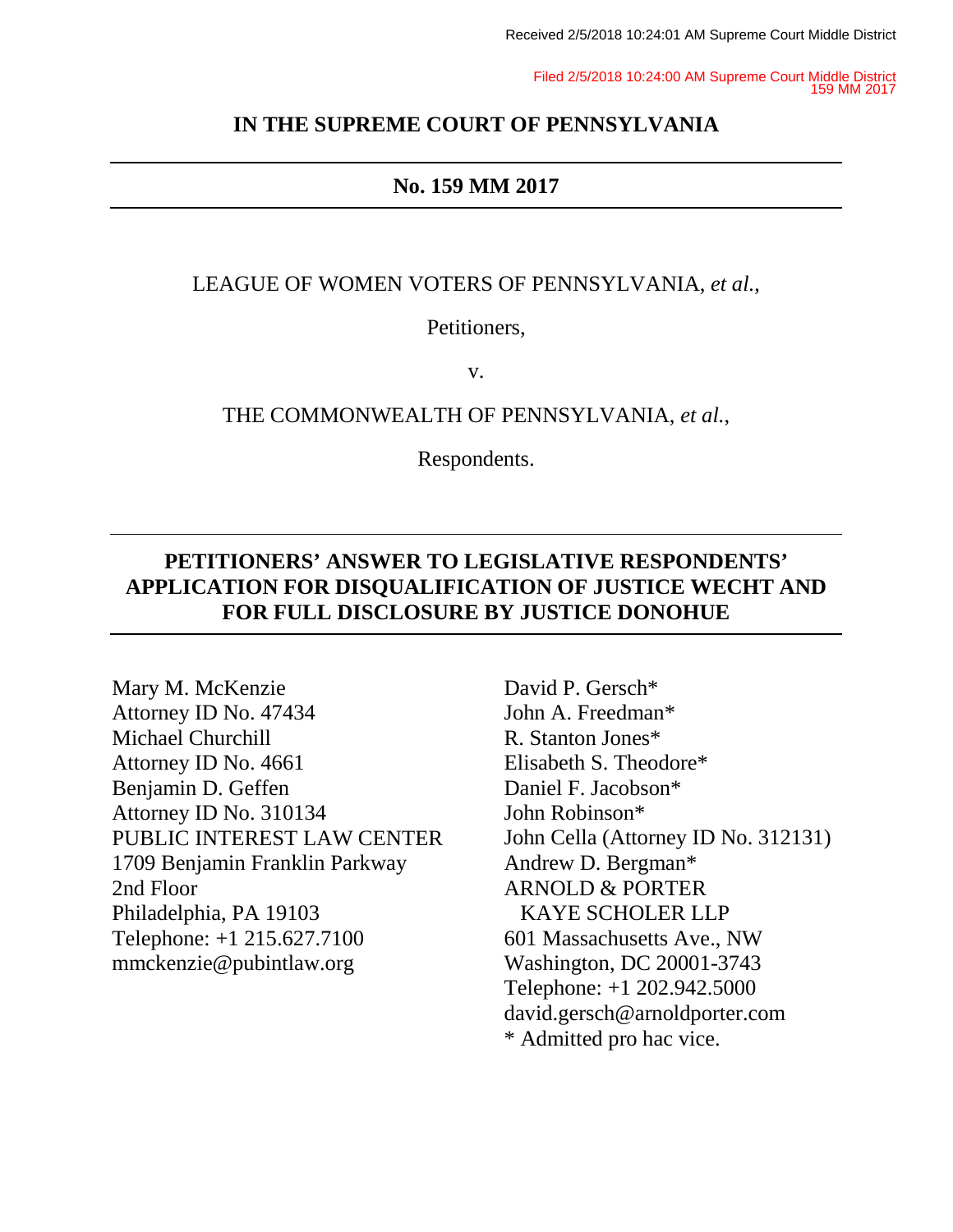# **TABLE OF CONTENTS**

|                                                         |                                                                       | Page                                                             |  |
|---------------------------------------------------------|-----------------------------------------------------------------------|------------------------------------------------------------------|--|
|                                                         |                                                                       |                                                                  |  |
|                                                         |                                                                       |                                                                  |  |
| I.                                                      | Legislative Respondents Have Waived Their Disqualification Challenge4 |                                                                  |  |
| II.                                                     |                                                                       | Legislative Respondents' Disqualification Challenge Has No Merit |  |
|                                                         | A.                                                                    | Judicial Candidates May Comment on Political and Legal Issues9   |  |
|                                                         | <b>B.</b>                                                             |                                                                  |  |
|                                                         | $\mathcal{C}$ .                                                       | Justice Donohue's Comments Do Not Warrant Additional             |  |
|                                                         |                                                                       |                                                                  |  |
| CERTIFICATION OF COMPLIANCE WITH PUBLIC ACCESS POLICY18 |                                                                       |                                                                  |  |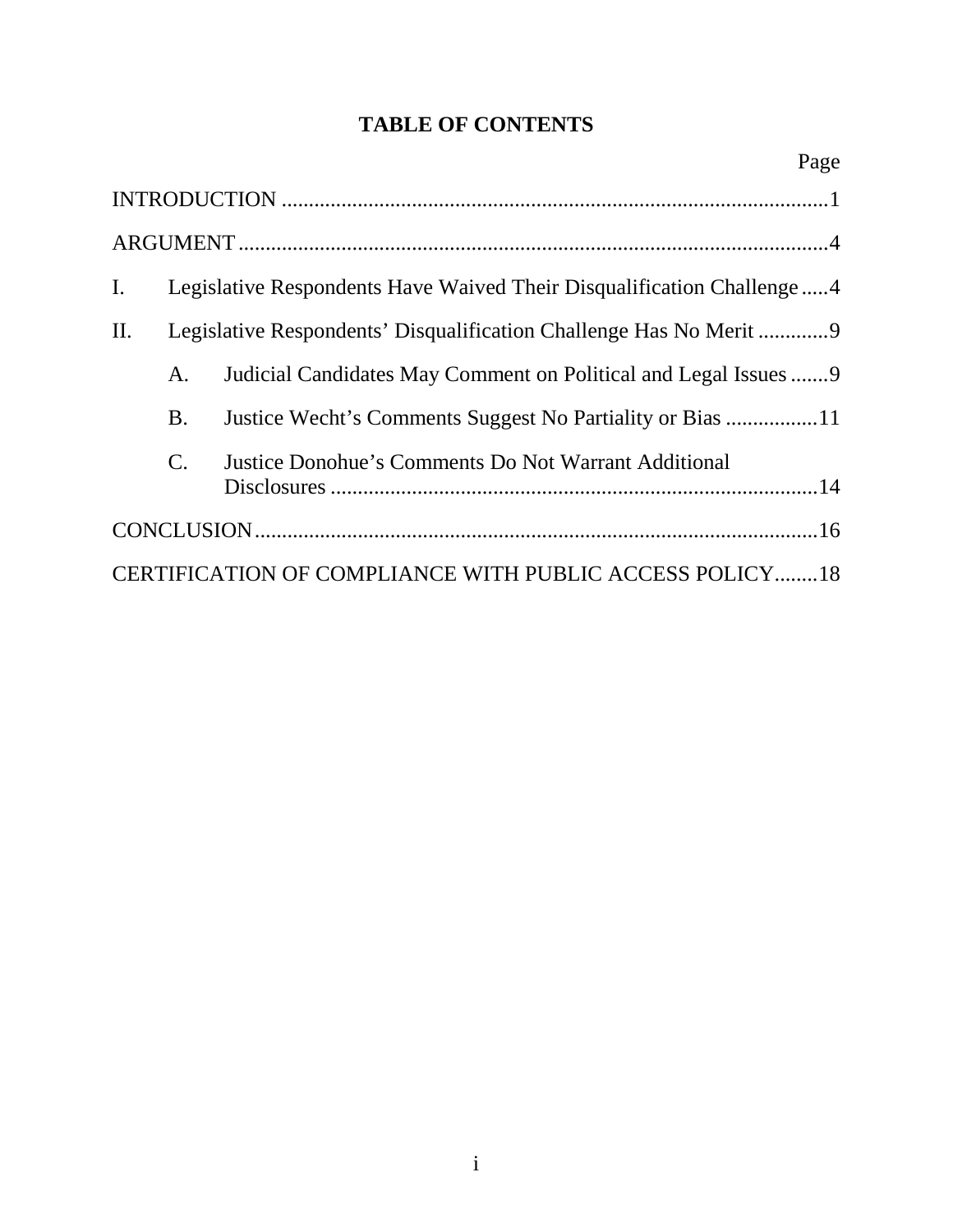#### **INTRODUCTION**

Legislative Respondents will seemingly stop at nothing to hold on to the unconstitutional 2011 congressional map. They apparently will say anything, to any court, at any time, no matter how baseless or disingenuous. This time, they have selectively and deceptively excerpted comments of a Justice of this Court to impugn the integrity of both the Justice individually and this Court as a whole.

Legislative Respondents' pattern of desperation and deception is unmistakable. It started when Senator Scarnati frivolously removed this case to federal court, and he and Speaker Turzai are now accusing each other of lying to the federal court in connection with the removal. 1 Speaker Turzai and Senator Scarnati then falsely accused Petitioners of misconduct, only to withdraw the false accusation when Petitioners called out their deception.<sup>2</sup> And Legislative Respondents have taken diametrically opposite legal positions in this Court, the U.S. Supreme Court, and federal district courts—without ever informing any of those courts of the inconsistent positions they were taking. 3 Legislative

<sup>&</sup>lt;sup>1</sup> Speaker Turzai's Resp. to Emergency Mot. to Withdraw Notice of Removal  $\P$  2, 10, 11, 13, No. 17-cv-5137 (E.D. Pa. Nov. 16, 2017), ECF No. 21.

<sup>2</sup> *Compare* Legs. Resps.' Mot. *In Limine* to Exclude Certain Testimony by Jowei Chen, 261 MD 2017 (Dec. 10, 2017), *with* Legs. Resps.' Opp. to Pets.' Mot. *In Limine* to Admit Evidence Produced by Speaker Turzai in *Agre* Litigation and Properly Obtained by Pets., 261 MD 2017 (Dec. 11, 2017).

<sup>3</sup> *Compare* Leg. Resps.' Emergency Appl. for Stay, No. 17A795 (U.S. Jan. 26, 2018) (asserting that, under Elections Clause, state courts cannot review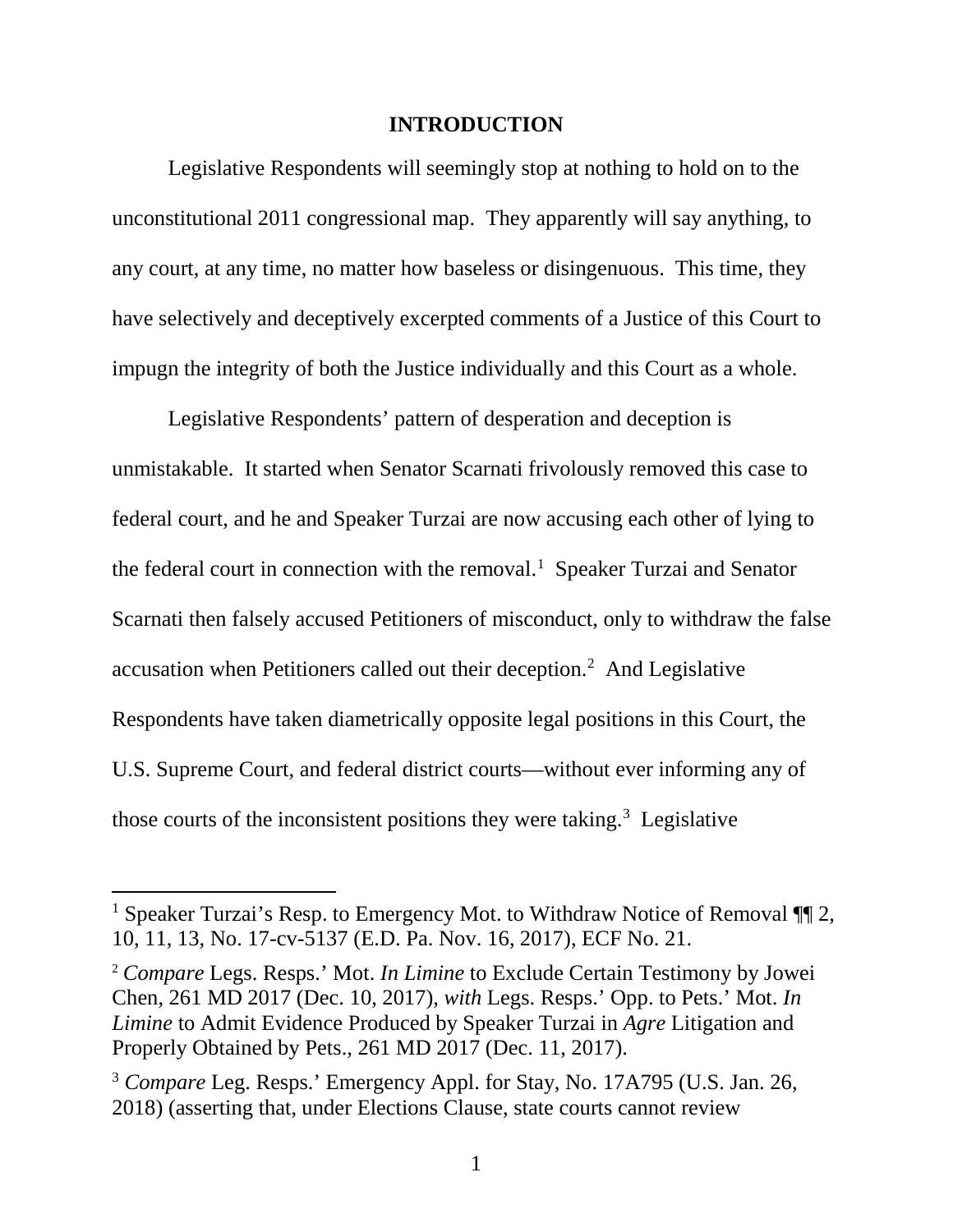Respondents' conduct in defending the 2011 map has been unbecoming of any litigant, much less of public officials sworn to uphold the public trust.

In their latest maneuver, Speaker Turzai and Senator Scarnati seek the extraordinary relief of disqualifying a Justice of this Court by waiting until after they lost and then egregiously misrepresenting the Justice's remarks to suggest non-existent impropriety. This latest gambit must be denied for two reasons.

*First*, Legislative Respondents waived any disqualification objection by waiting until *after* this Court entered judgment against them. The statements of which Legislative Respondents now complain have been publicly available on the Internet and indeed widely reported in the media since *2015*. Yet Legislative Respondents first sought disqualification 113 days after Petitioners asked this Court to exercise extraordinary jurisdiction, 85 days after this Court accepted jurisdiction, 53 days after the start of trial, and 11 days after this Court entered judgment. Pennsylvania law requires litigants to seek disqualification at the "earliest possible moment"—as soon as they knew *or should have known* of the purported basis. Even if Legislative Respondents did not actually know of Justice Wecht's statements earlier—and that is hard to believe—they unquestionably should have known because the statements are readily accessible online. And this  $\overline{a}$ legislature's congressional districting plan), *with* Leg. Resps.' Mot. to Intervene,

Agre v. Wolf, No. 17-4392 (E.D. Pa. Oct. 2, 2017), ECF No. 45-2 (arguing that under "long-accepted and well-settled principles of abstention," federal courts are "required" to defer to state courts on congressional redistricting).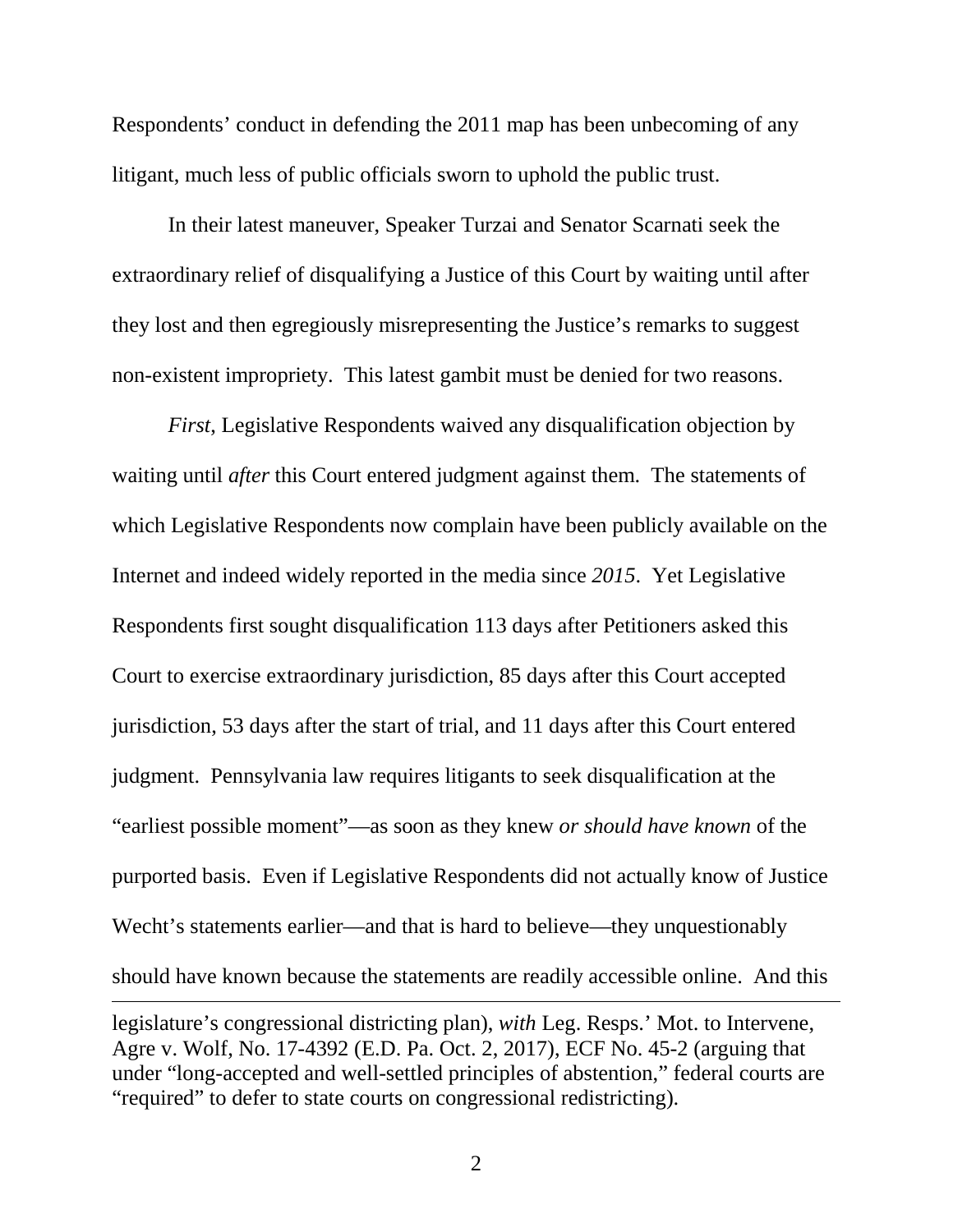Court has expressed special concern about "the unconscionable and reprehensible tactic of laying in the grass, waiting until the decision and then raising the disqualification issue only if they los[e]." Yet Legislative Respondents waited until they lost to seek disqualification. This is exactly the kind of gamesmanship that the waiver doctrine is designed to prevent.

*Second*, there is nothing even remotely improper about what Justice Wecht said. Justice Wecht's remarks—which Legislative Respondents selectively and misleadingly excerpted—related to this Court's unique role under the Pennsylvania Constitution in appointing a member to the Legislative Reapportionment Commission that draws state legislative districts. There was nothing inappropriate about Justice Wecht describing the qualities he would consider in appointing a person to the Commission. Justice Wecht did not offer any view on the constitutionality of the congressional districts; to the contrary, he specifically said he did not know how he would rule if any given case regarding redistricting came before him. In these circumstances, his comments could not possibly be viewed as a "commit[ment]" to reach a "particular result or rule in a particular way in [a] proceeding or controversy." 207 Pa. Code Judicial Conduct Rule 2.11(A)(5).

"Partisan gerrymanders are incompatible with democratic principles." *Ariz. State Legis. v. Ariz. Indep. Redist. Comm'n*, 135 S. Ct. 2652, 2658 (2015)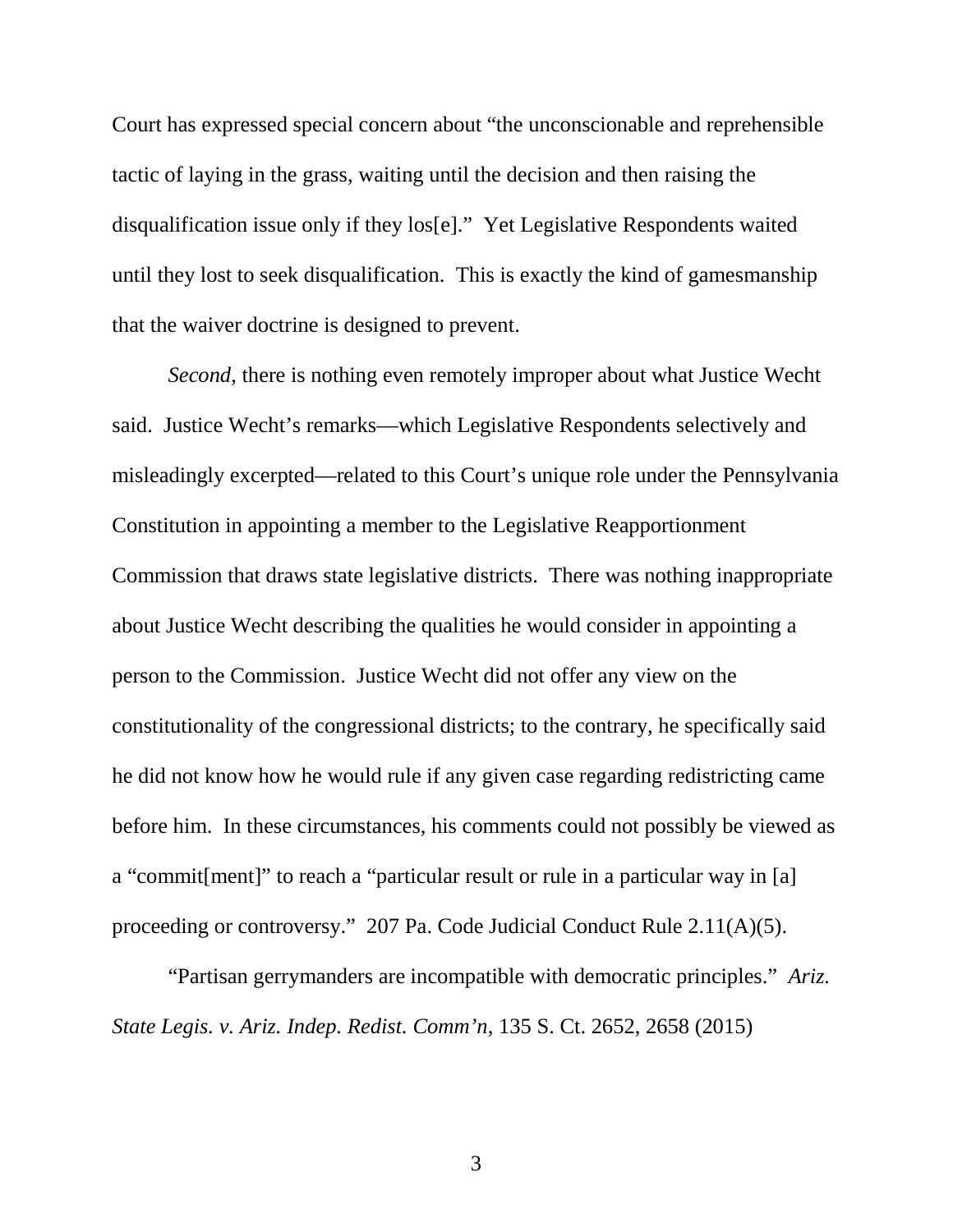(alterations omitted). It is inconceivable to think that expressing such a widely shared sentiment as this one could somehow require judicial disqualification.

Indeed, the fact that Senator Scarnati and Speaker Turzai brought seek disqualification only now, after losing on the merits, suggests not any sudden discovery of statements that have been publicly available for years, but instead a nationally-driven campaign to preserve unconstitutional districts by attacking this Court as an institution—and now by attacking individual Justices. With the procedural bag of tricks nearly empty, Legislative Respondents appear to be coordinating with national groups on yet another strategy to undermine this Court.<sup>4</sup>

There is zero basis for Legislative Respondents' belated recusal request. It is procedurally barred, substantively baseless, and should be denied without delay.

#### **ARGUMENT**

#### **I. Legislative Respondents Have Waived Their Disqualification Challenge**

Speaker Turzai and Senator Scarnati have waived their request for disqualification as a matter of settled Pennsylvania law. "[T]he law is clear. In this Commonwealth, a party must seek recusal of a jurist at the earliest possible moment." *Lomas v. Kravitz*, 170 A.3d 380, 390 (Pa. 2017). This occurs when "the facts suggesting the disqualification were known or should have been known." *Goodheart v. Casey*, 565 A.2d 757, 764 (Pa. 1989). "If the party fails to present a

 <sup>4</sup> *See, e.g.*, Amicus Brief for State of Arizona et al. in Support of Motion for Stay at 13-14, *In re Michael C. Turzai*, No. 17A795 (U.S.), *at* https://goo.gl/cPQaaY.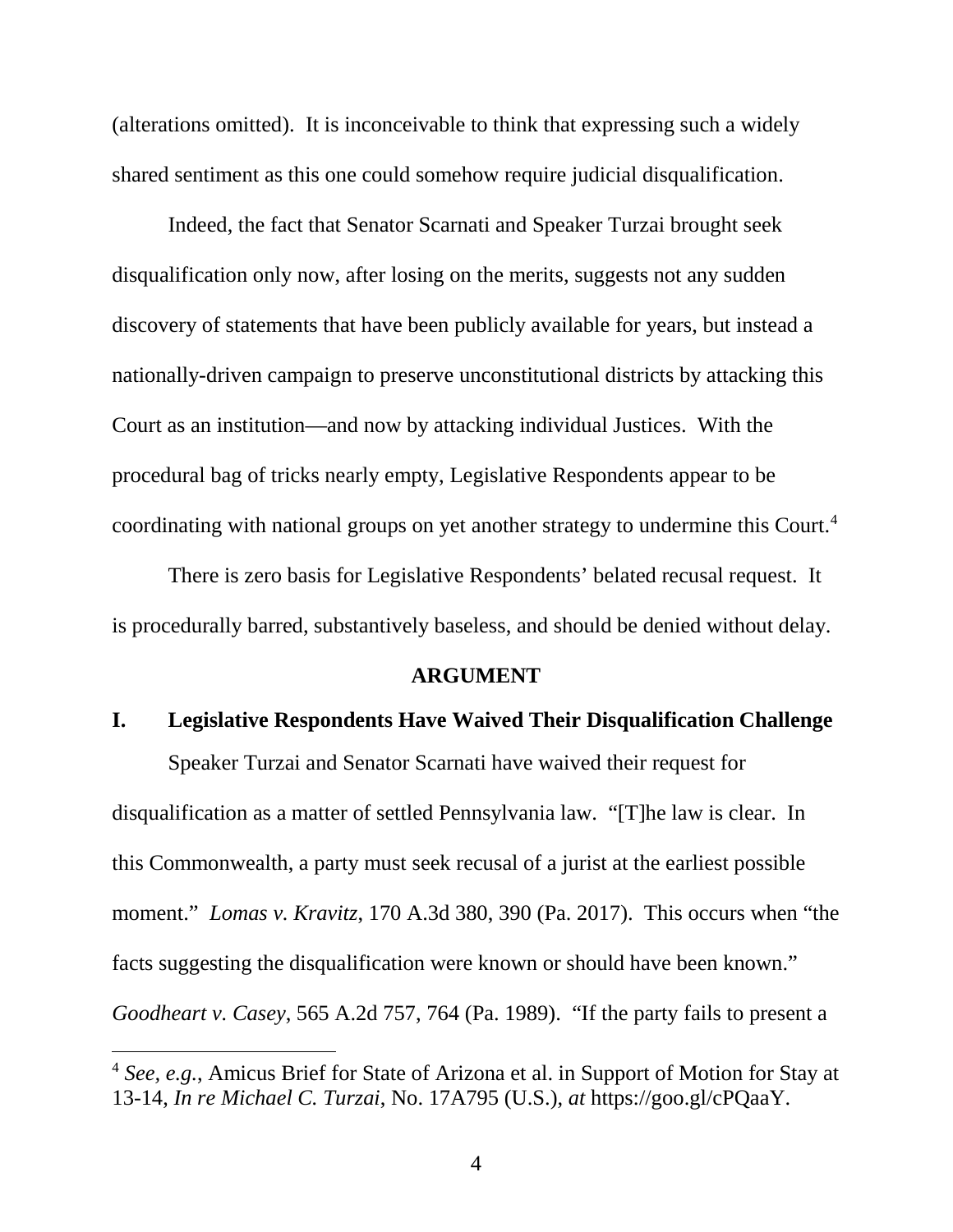motion to recuse at that time, then the party's recusal is time-barred and waived." *Lomas*, 170 A.3d at 390; *see also Goodheart*, 565 A.2d at 763; *In re Lokuta*, 11 A.3d 427, 437 (Pa. 2011) (holding that litigant "waived" disqualification arguments by failing to raise them at "the earliest possible opportunity").

Pennsylvania courts are especially wary of disqualification motions brought *after* judgment has been entered. This Court has made clear that a litigant cannot "cho[o]se to remain silent, resorting to the unconscionable and reprehensible tactic of laying in the grass, waiting until the decision and then raising the disqualification issue only if they los[e]." *Goodheart*, 565 A.2d at 763; *see also Reilly by Reilly v. Se. Pa. Transp. Auth.*, 479 A.2d 973, 988 (Pa. 1984) (similar).

After a court has rendered judgment, "different considerations come into play" in considering a motion to disqualify. *Reilly by Reilly v. Se. Pa. Transp. Auth.*, 489 A.2d 1291, 1301 (Pa. 1985). As this Court explained in *Reilly*:

Charges of prejudice or unfairness made after [judgment] expose the [court] to ridicule and litigants to uncertain collateral attack of adjudications upon which they have placed their reliance. One of the strengths of our system of justice is that once decisions are made by our tribunals, they are left undisturbed. Litigants are given their opportunity to present their cause and once that opportunity has passed, we are loathe to reopen the controversy for another airing, save for the greatest of need. This must be so for the security of the bench and the successful administration of justice.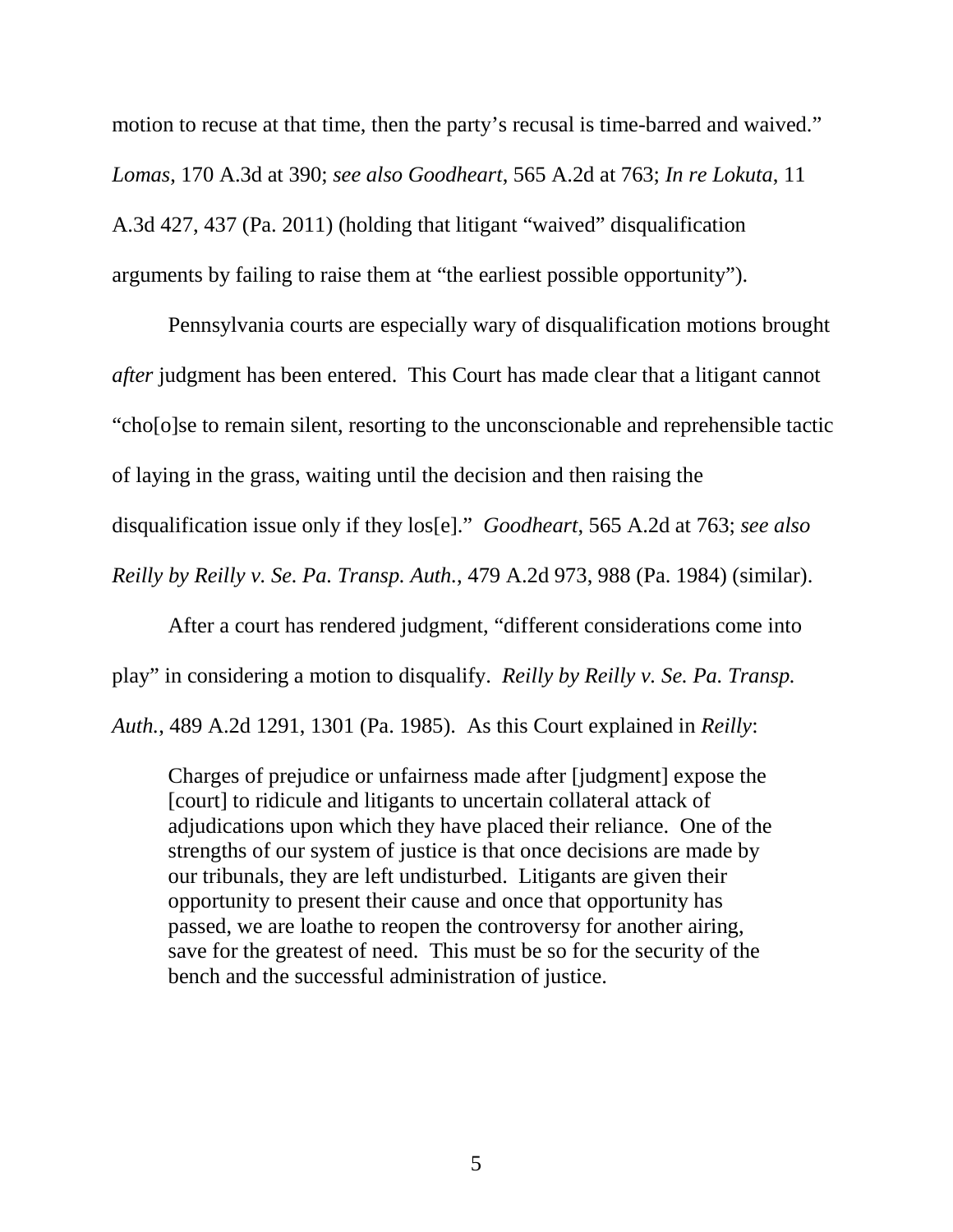*Id.*<sup>5</sup>

At a minimum, Speaker Turzai and Senator Scarnati "should have known" the facts underlying their disqualification application months ago. *See Goodheart*, 565 A.2d at 764. By October 12, 2017, when Petitioners asked this Court to exercise extraordinary jurisdiction, the statements by Justices Wecht and Donohue had long been part of the public record. Leg. Resps. Br. ("Br.") 17. Thencandidates Wecht and Donohue spoke frequently about the issues of legislative redistricting throughout their 2015 campaigns—it was a major election issue given this Court's role in appointing a member to the Legislative Reapportionment Commission. <sup>6</sup> *See* Pa. Const. Art. II, § 17(b). Even a casual observer of those elections would have known the Justices' views on the issue. 7 After the election,

<sup>&</sup>lt;sup>5</sup> In addition to seeking disqualification, Legislative Respondents demand that this Court's Orders of November 9, 2017, January 22, 2018, and January 26, 2018 must be vacated. Their collateral attack on the final orders of this Court should not be tolerated, particularly when they failed to show that the purported basis for disqualification was unavailable in the exercise of due diligence or would have compelled a different outcome in this case. *Reilly,* 489 A.2d at 1302.

<sup>6</sup> *E.g.*, Chris Porter, *Seven Candidates in the Running for Three Pennsylvania Supreme Court Seats*, PITTSBURGH POST GAZETTE, Oct. 25, 2015 (noting that Justice Wecht was "often a fiery voice speaking on issues like gerrymandering"), http://goo.gl/eHMLTz; Nathan Kanuch, POLITICS PA, Jan. 26, 2015 ("[G]errymandering was deemed an 'abomination' by Judge Wecht."); *see also* Leg. Resps. Br. 6-12.

<sup>7</sup> *See, e.g.*, John Baer, *It's Time to Judge the Judges*, PHILADELPHIA DAILY NEWS, Oct. 14, 2015, http://goo.gl/5jrM6n; Patrick Kerkstra, *6 Reasons Why Tuesday's Pennsylvania Supreme Court Election is Absolutely Critical: The stakes? School*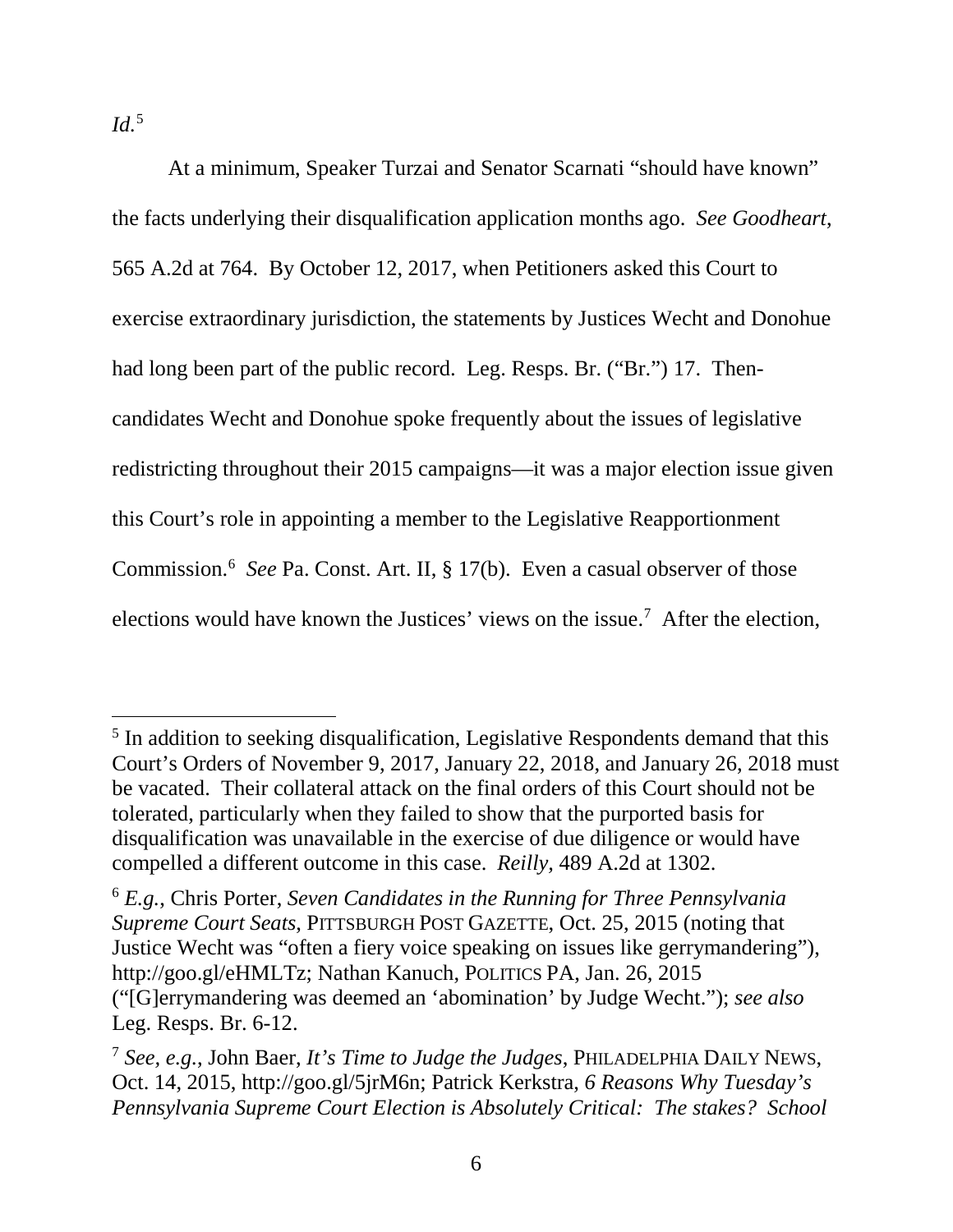news outlets from every corner of the Commonwealth described how the newly elected Justices could affect legislative redistricting. Indeed, even if Speaker Turzai and Senator Scarnati had paid no attention to the 2015 Pennsylvania Supreme Court elections at the time, they would have quickly and easily found the Justices' public statements had they done any research.

Legislative Respondents assert, without citation to any affidavit or verification, that they did not in fact learn of the statements until "after January 17, 2018," when they purportedly decided to "investigate" Justice Wecht after his "adversarial tone and questioning" at oral argument. Br. 16-17. This assertion is entirely inadequate under the Pennsylvania Rules to demonstrate timeliness of the application to disqualify. Pennsylvania Rule of Appellate Procedure 123 requires that "[a]n application . . . which sets forth facts which do not already appear of record *shall* be verified by some person having knowledge of the facts." Pa. R.A.P. 123(c) (emphasis added). Legislative Respondents have provided no verification explaining when they first learned of the statements.

Their failure to do so is telling because Legislative Respondents did submit an affidavit with their application, but that affidavit noticeably does not attest that Legislative Respondents first learned of the facts underlying their application after

*Funding. Gun control. Redistricting. And so much more.*, PHILADELPHIA MAGAZINE, Oct. 30, 2015, http://goo.gl/VYEU4y.

 $\overline{a}$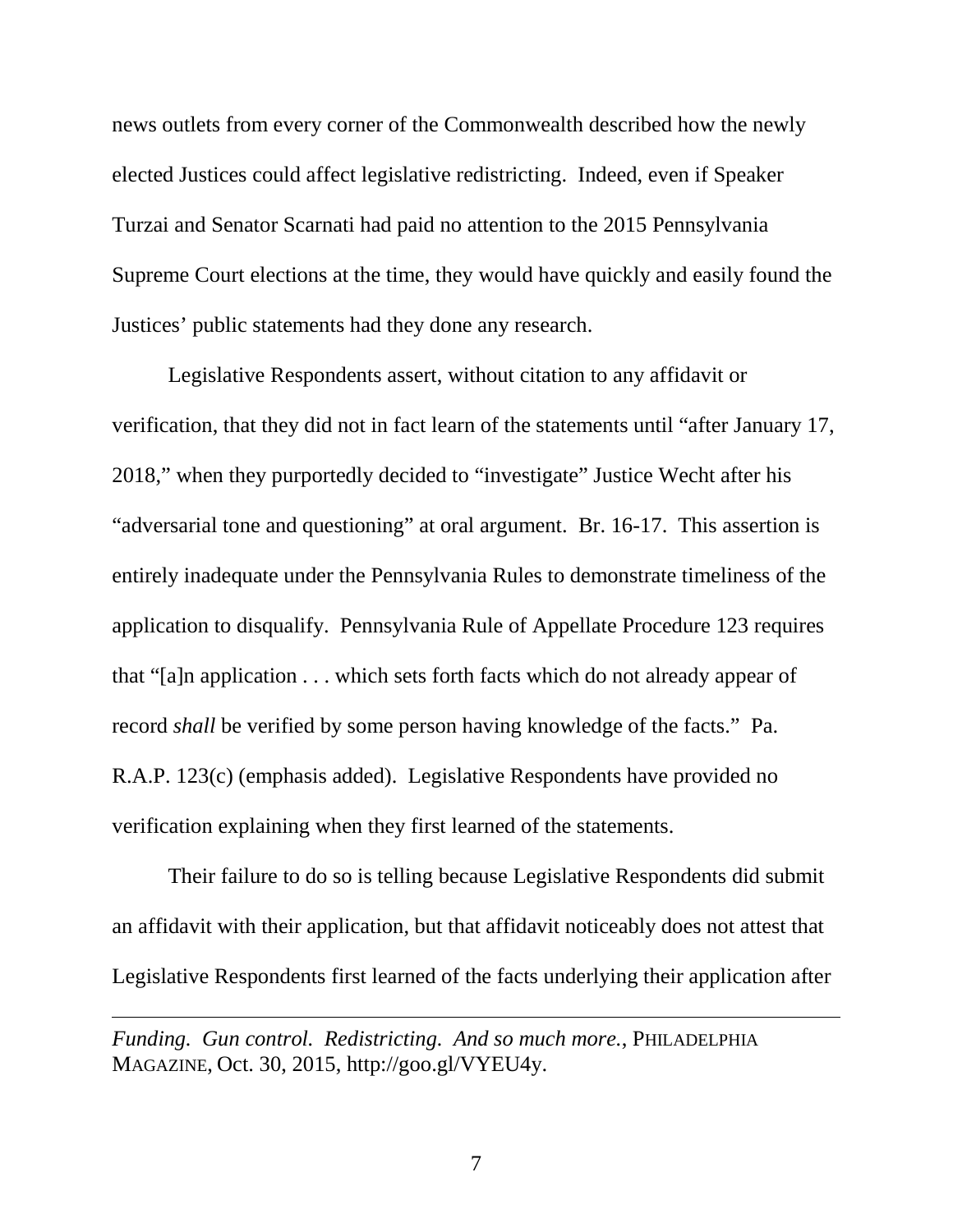January 17, 2018. Instead, the affidavit, from a "Senior Litigation Support Coordinator at BakerHostetler," states only that this affiant accessed and copied certain web pages on January 31, 2018 and February 2, 2018. The affidavit says nothing about when Legislative Respondents or their counsel first became aware of these web pages, or when they first became aware of Justice Wecht's statements. The fact that Legislative Respondents failed to provide the required verification belies the unsworn claim in their brief that they did not know about the statements until "after January 17, 2018."

In any event, even if Legislative Respondents somehow did not know anything until last month, they clearly *should have known* of the statements and the Justices' views on legislative redistricting, which were widely reported in Pennsylvania media during the 2015 election, well before the January 17, 2018 oral argument in this case. Because Legislative Respondents did not raise their disqualification challenge at the "earliest possible time," the challenge is waived.<sup>8</sup>

 <sup>8</sup> This Court should be troubled by Legislative Respondents' clear disregard for settled principles of finality and their palpable disrespect for this Court as a coequal branch of government with ultimate authority to say what the law is. Just days after Senator Scarnati defied this Court's January 26, 2018 Order on the ground that he views the Court's order as "unconstitutional," Legislative Respondents filed this application. Aside from impugning two Justices in particular, the application accuses all five justices in the majority of "overrul[ing] Judge Brobson's thoughtful and well-reasoned decision" "along partisan lines." Br. 14. It is a sad day when any litigant engages in such smear tactics against judicial officers. It is especially sad when the Speaker of the Pennsylvania House of Representatives and the Pennsylvania Senate President Pro Tempore attempt to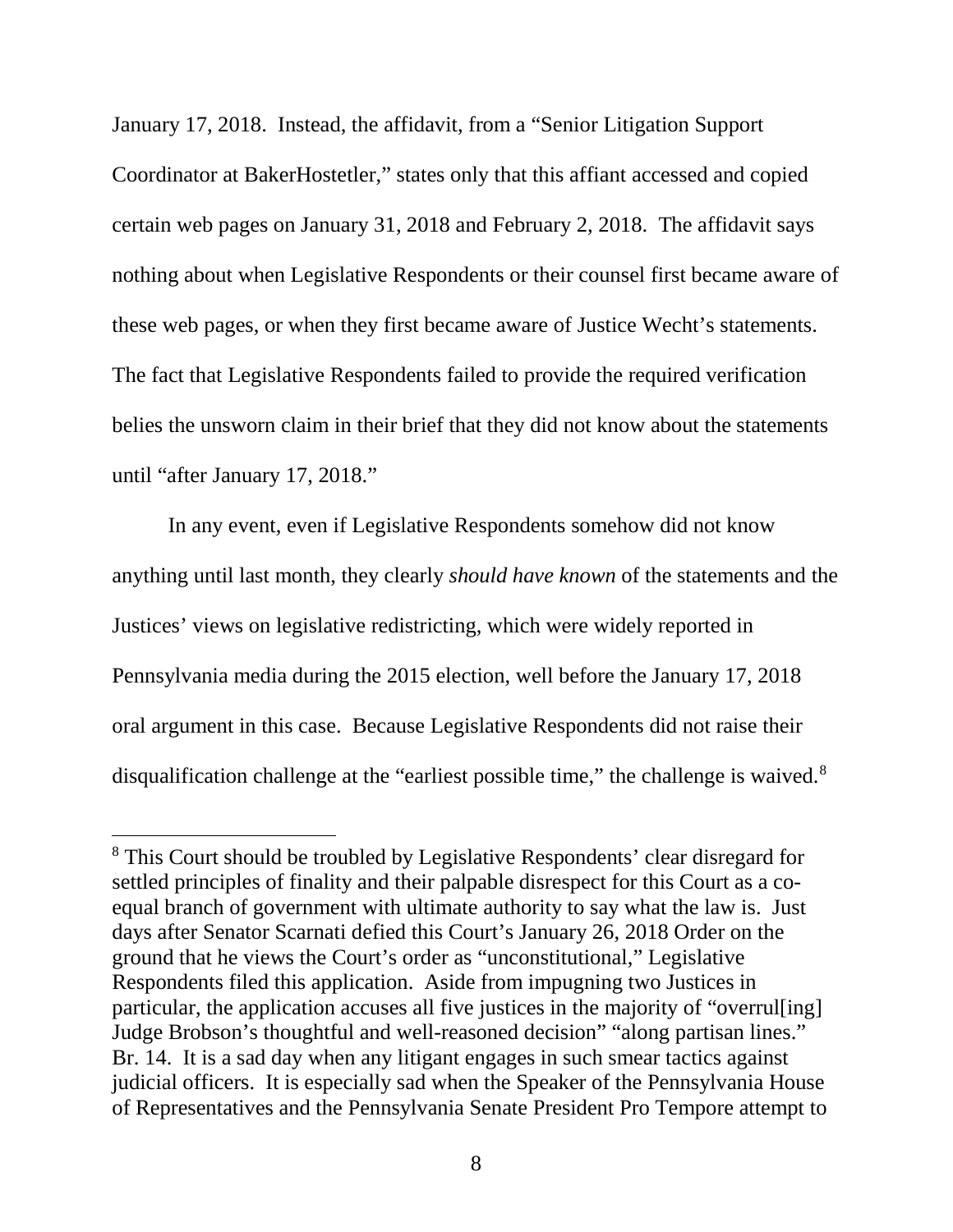#### **II. Legislative Respondents' Disqualification Challenge Has No Merit**

Beyond their obvious untimeliness, Legislative Respondents' accusations of bias have no merit. "The party who asserts  $[that]$  a ... judge must be disqualified bears the burden of producing evidence establishing bias, prejudice, or unfairness necessitating recusal." *Commonwealth v. Druce*, 848 A.2d 104, 108 (Pa. 2004). The Pennsylvania Code of Judicial Conduct "creates no right of recusal on behalf of litigants, but merely prescribes standards by which judges should exercise their discretion in ruling upon questions of recusal." *Commonwealth v. Williams*, 732 A.2d 1167, 1174 (Pa. 1999). "The ultimate decision is vested within the sound discretion of the jurist whose recusal is sought." *Id.* Legislative Respondents come nowhere close to meeting their heavy burden here.

### **A. Judicial Candidates May Comment on Political and Legal Issues**

Like many states today, Pennsylvania selects its judges through elections. In Pennsylvania, those elections are partisan, with candidates running as Democrats or Republicans. As in any partisan election, candidates for judicial office in Pennsylvania often receive questions from the media and voters on a range of political and legal issues, such as abortion, gun control, and criminal justice

delegitimize this Court in the eyes of the public. *See, e.g.*, Press Release, *Scarnati Issues Statement on PA Supreme Court Justices Wecht & Donohue*, Feb. 2, 2018, http://goo.gl/TEUE4Z. "Adverse rulings alone do not, however establish the requisite bias warranting recusal, especially where the rulings are legally proper." *Commonwealth v. Abu-Jamal*, 720 A.2d 79, 90 (Pa. 1998).

 $\overline{a}$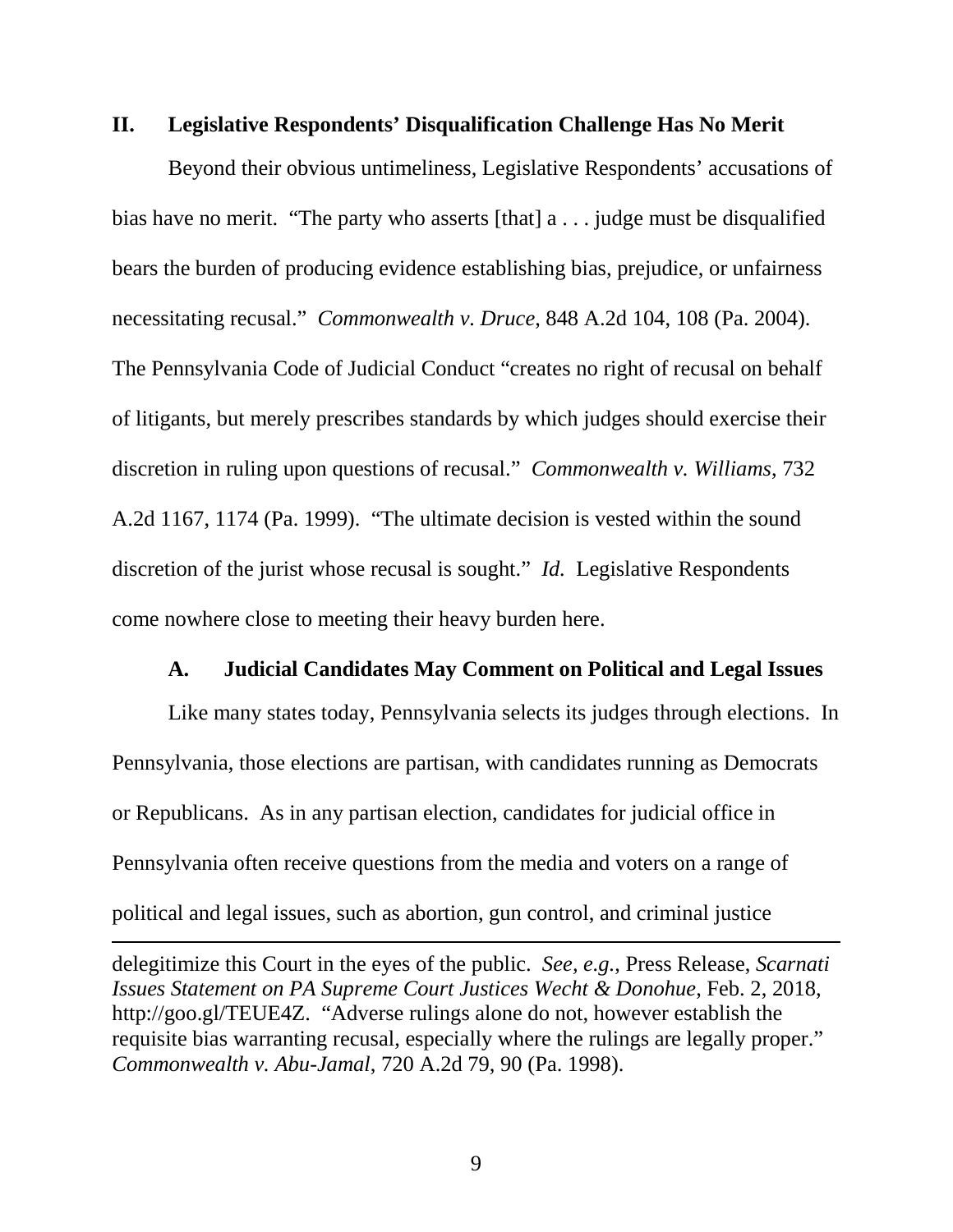reform. And sometimes candidates get questions related to the integrity of elections, from campaign finance reform to voter identification to redistricting.

The point of judicial elections is to provide voters with an opportunity to hear from candidates about their views on issues. The Pennsylvania Code of Judicial Conduct accordingly allows judicial candidates to express their views on disputed legal and political issues. Rule  $4.1(A)(12)$  prohibits candidates only from making "pledges, promises, or commitments" in connection with "cases, controversies, or issues that are likely to come before the court." 207 Pa. Code Judicial Conduct Rule  $4.1(A)(12)$ . The comments to this rule observe that it imposes "narrowly tailored" restrictions on political and campaign activities, and specifically states that "announcements of personal views on legal, political, or other issues . . . *are not prohibited*." *Id.* Comments 1, 9 (emphasis added).

Not only does the Pennsylvania Code of Judicial Conduct protect judicial candidates' right to express their views on legal and policy issues, but fundamental principles of free expression do as well. In *Republican Party of Minnesota v. White*, 536 U.S. 765, 768 (2002), the U.S. Supreme Court struck down a Minnesota rule of judicial conduct that prohibited any judicial candidate from "announc[ing] his or her views on disputed legal or political issues." *Id.* at 768. The state defended the rule on the ground that it promoted "impartiality," but the Court disagreed. The "root meaning" and "traditional sense" of impartiality, the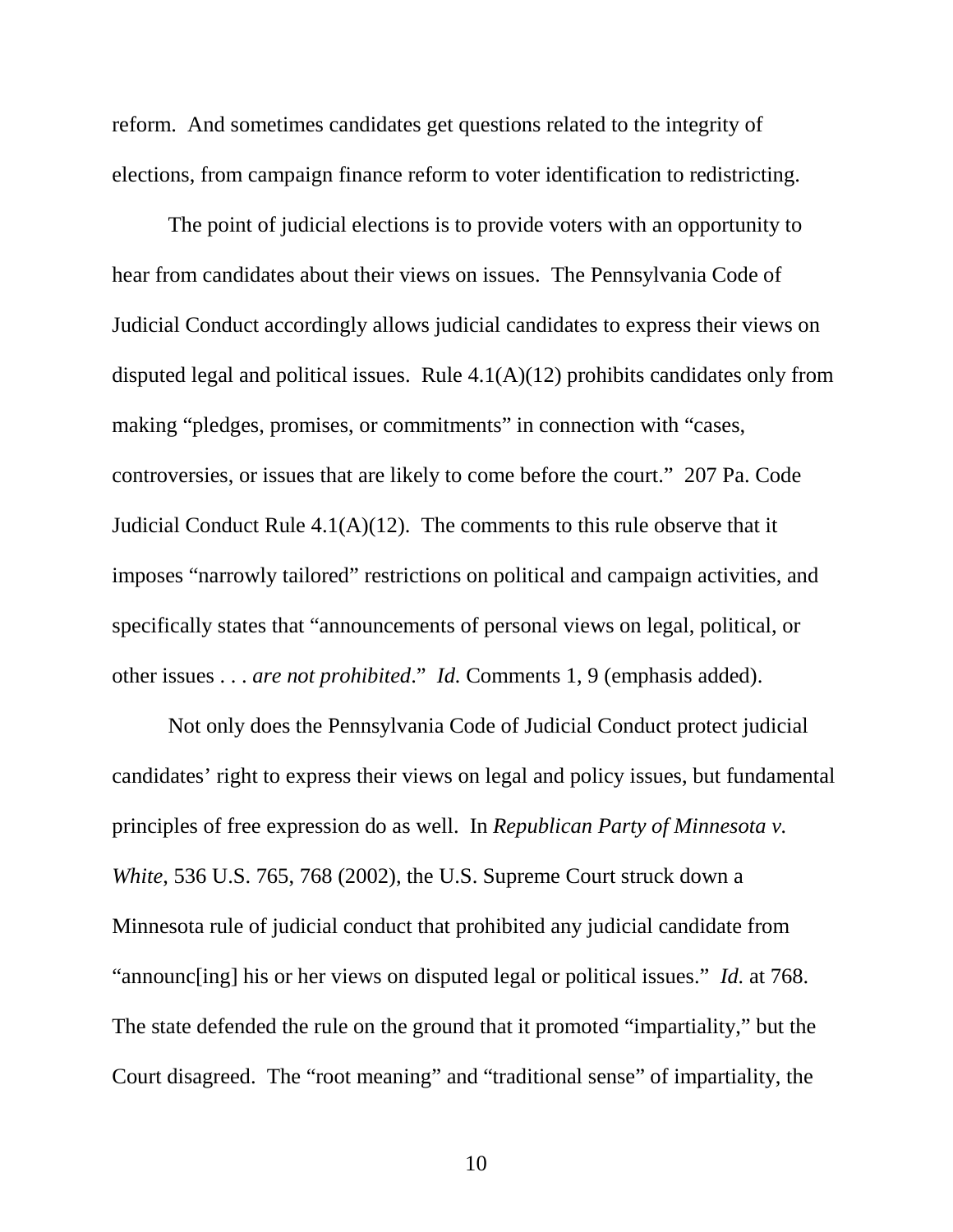Court explained, is the lack of bias "for or against either *party* to the proceeding." *Id.* at 776. Because Minnesota's rule went further by restricting not only speech "for or against particular parties" but also "speech for or against particular issues," the rule violated the First Amendment. *Id.* at 776-77. Here, as shown below, Justice Wecht's comments did not relate in any way to a party or proceeding, but rather to an issue for which the Pennsylvania Supreme Court maintains unique responsibility under Pennsylvania's constitutional structure.

### **B. Justice Wecht's Comments Suggest No Partiality or Bias**

Justice Wecht's comments were entirely appropriate, consistent with the Pennsylvania Rules, and provide no basis for recusal. Legislative Respondents suggest some impropriety only by grossly misrepresenting those comments.

Justice Wecht's comments were clearly aimed at this Court's role, under the Pennsylvania Constitution, in appointing the fifth member of the Legislative Reapportionment Commission that draws state legislative districts. Legislative Respondents' application misleadingly removes this critical context in excerpting the comments. Below are the full passages of several of the statements at issue; the passages in bold are those that Legislative Respondents crop out:

Let me be very clear: Gerrymandering is an absolute abomination. It is a travesty. It is deeply wrong. The Supreme Court has a critical role to play. **The Supreme Court appoints the fifth member and exists at the end of the process to determine the constitutionality**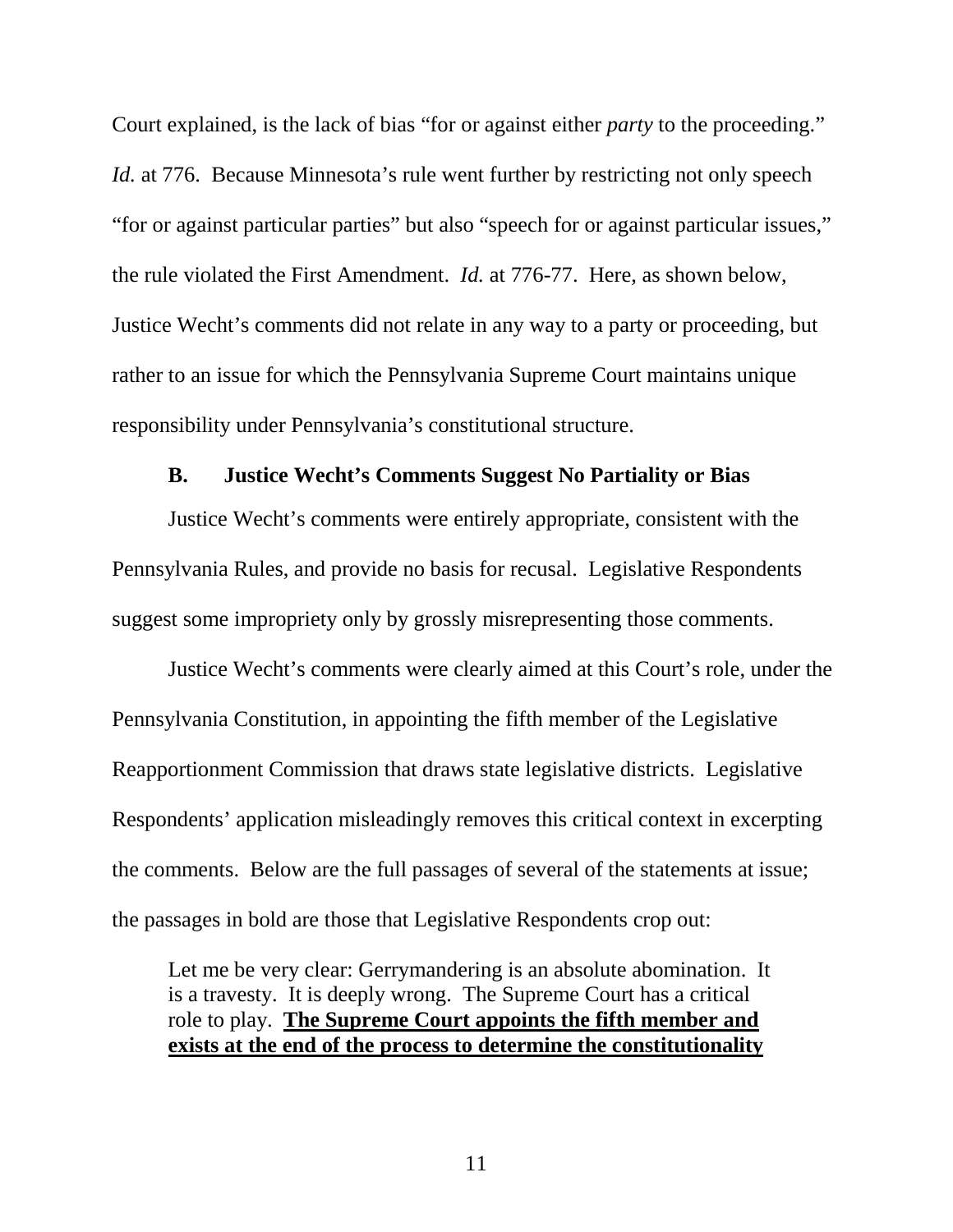**and lawfulness of these districts**. These districts have been drawn to disenfranchise the majority of Pennsylvanians.<sup>9</sup>

\*\*\*

Stop this insane gerrymandering. **The Supreme Court appoints the fifth member of the reapportionment commission that convenes every ten years after the decennial [census], in order to redraw the lines**. And we are one of the most gerrymandered states in the nation. And people who are disenfranchised by this gerrymandering abomination eventually lose faith and grow more apathetic, why, because their voting power has been vastly diluted and they tend to figure "well, I can't make a difference, I'll just stay home."10

\*\*\*

**The particular maps that will evolve in the future, are, number one, beyond my ken, and number two, not something about which I could opine. But I can tell you that** extreme gerrymandering is an abomination, and antithetical to the concept of one person, one vote. **The constitution contemplates that legislative districts are to be contiguous and compact and generally not to fracture municipalities or neighborhoods; and the deliberate disenfranchisement of people, the deliberate disenfranchisement of one party or the other for political reasons is deeply problematic. It is not the role of the court to draw legislative districts in a partisan fashion, but it is the role of the court to appoint the fifth member, the tie-breaker member, to the commission, that will be set up after the 2020 census, and it then will be the job of that 5 member commission to draw the state legislative maps, and the Supreme Court of course will rule on any challenges to those maps, and it is my hope and I'm sure the hope of the other justices to see districts that comport with our** 

 <sup>9</sup> Spring 2015 Judge Candidate Forum, Neighborhood Networks and MoveOn Philly, *at* https://www.youtube.com/watch?v=713tnbv55mU&feature=youtu.be, at 18:00-29.

<sup>&</sup>lt;sup>10</sup> LNP Editorial Board, Our Choices for State Supreme Court in Tuesday's Election, Lancaster Online, *at* http://lancasteronline.com/news/local/get-to-knowthe-candidates-for-state-supreme-court/article\_65c426d4-6d45-11e5-b74f-6babb36c03bb.html ("LNP Interview"), at 36:02-15.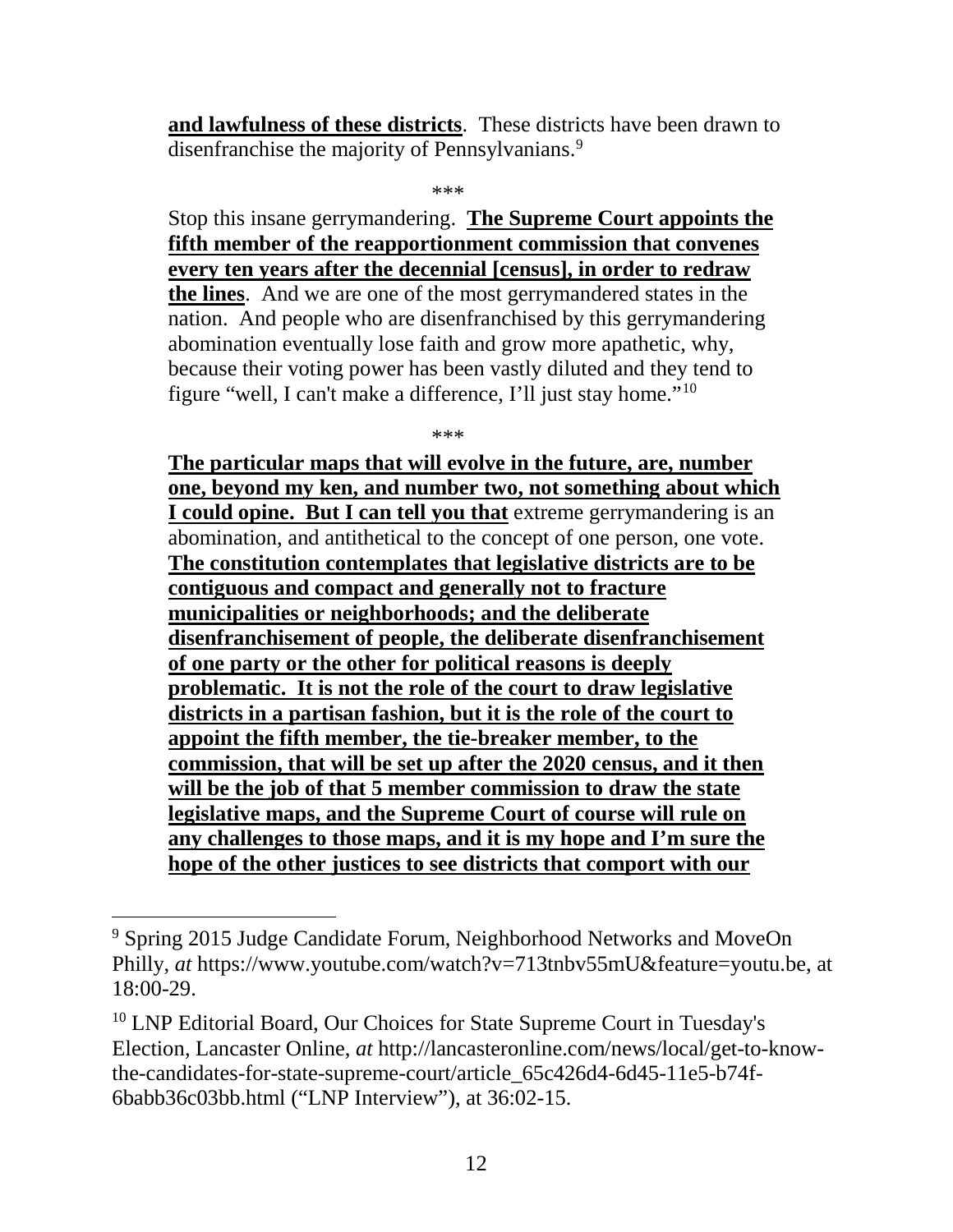## **constitution and that do not violate the principle of one person one vote**. 11

On their face, these remarks unambiguously related to this Court's role in appointing a member to the Legislative Reapportionment Commission, which is responsible for drawing state legislative districts, not congressional districts. Legislative Respondents' intentional omission of the express text that is contrary to their interpretation is indefensible.

Legislative Respondents also omit statements where Justice Wecht explicitly stated that he would not pre-judge any case that might come before this Court. In the same video from which Legislative Respondents take excerpts, Justice Wecht stated: "I can't tell you what the map would be, and it's not for me to say, and *I don't know how I would rule on any given matter*."12 Justice Wecht also said that "[t]he particular maps that will evolve in the future, are, number one, beyond my ken, and number two, *not something about which I could opine.*"13 Elsewhere he noted: "I don't have a judicial philosophy on drawing legislative districts. What I have is a fidelity to the constitution and the precedents of our courts that have

 11 Sean Ray, *Newly Elected Judge David Wecht on His Plans for the State Supreme Court*, 90.5 WESA FM, *at* http://wesa.fm/post/newly-elected-judge-david-wechthis-plans-state-supreme-court#stream/0 ("WESA Interview"), at 32:17-34:00.

 $12$  LNP Interview at 39:58-40:14.

<sup>13</sup> WESA Interview at 32:17-34:00 (emphasis added).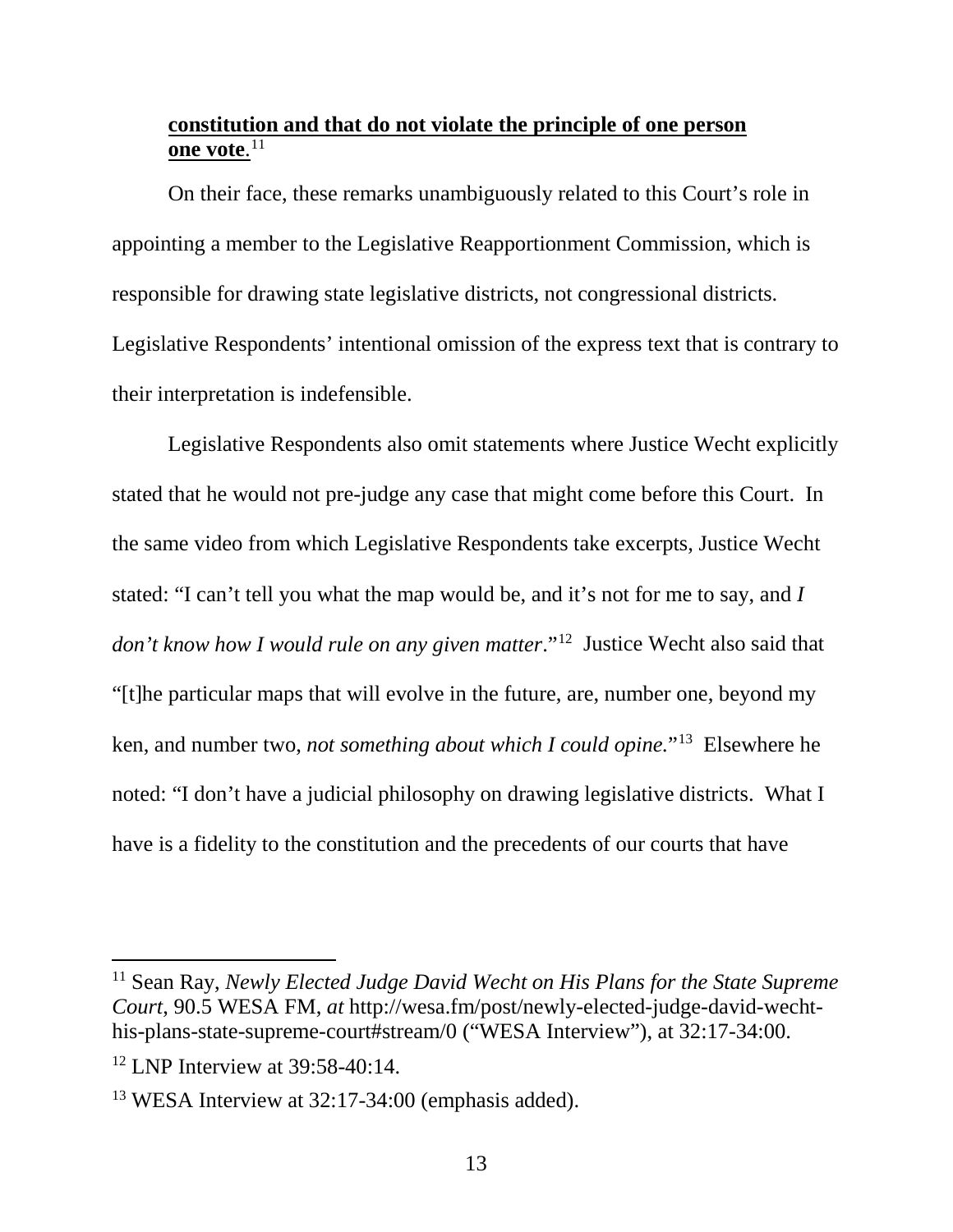interpreted our constitution, including the principle, above all, of one person, one vote." $^{14}$ 

Thus, Legislative Respondents' assertion that Justice Wecht made a "promise" regarding a substantive issue that would come before the Court is simply false. Indeed, when Justice Wecht made the comments in question, there was no case or controversy regarding gerrymandering pending at all in the Pennsylvania courts. And the comments were generalized statements supported by existing law. *See, e.g.*, *Ariz. State Legis.*, 135 S. Ct. at 2658. Legislative Respondents have provided no quotation or other evidence that Justice Wecht ever stated how he would rule in this or any other redistricting challenge. Instead, it is clear that his comments were directed at the Pennsylvania Supreme Court's unique role in appointing a member to the Legislative Reapportionment Commission.15

## **C. Justice Donohue's Comments Do Not Warrant Additional Disclosures**

Legislative Respondents do not seek to disqualify Justice Donohue, but request that she "disclose all information she believes the parties or their lawyers might reasonably consider relevant to a possible motion for disqualification." Br.

<sup>&</sup>lt;sup>14</sup> LNP Interview at 38:23.

<sup>&</sup>lt;sup>15</sup> Legislative Respondents contend that the making of these statements at a forum hosted by the League of Women Voters of Pennsylvania somehow "makes matters worst." Br. 1. That is nonsense. The League's mission is to help educate voters about government issues and candidates, and the League routinely hosts forums with candidates from both parties. *See* https://www.palwv.org/about-us.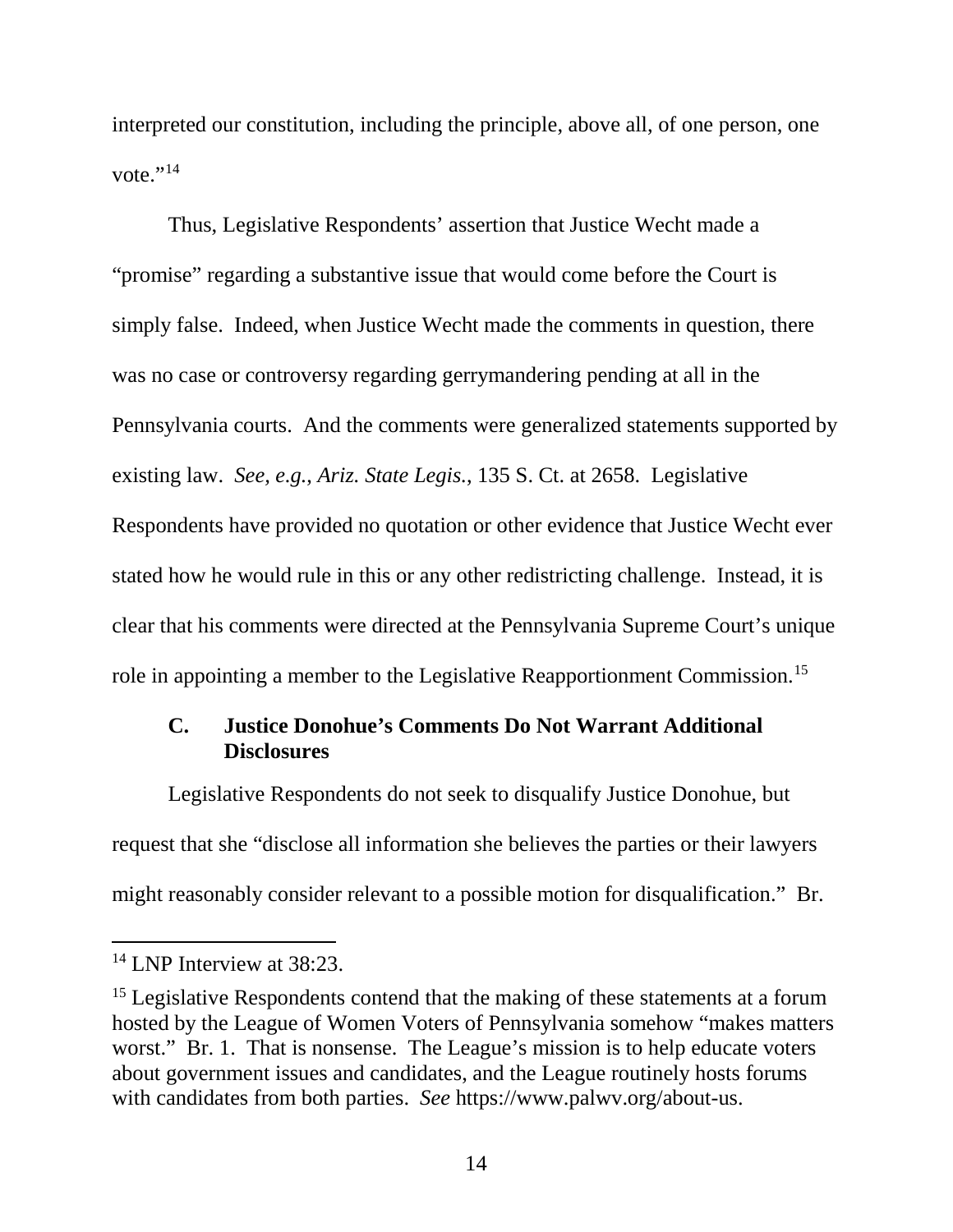3. While the decision whether to make any disclosures is ultimately Justice Donohue's alone, the two statements referenced by Legislative Respondents do not violate any Pennsylvania rule or suggest grounds for any further disclosures.

In the first statement, Justice Donohue noted that gerrymandering "disenfranchises the people," Br. Ex. 10, a fact that is unequivocally true and has been recognized as such by the U.S. Supreme Court. *See, e.g.*, *Ariz. State Legis.*, 135 S. Ct. at 2658; *id.* at 2677 (In passing an initiative to "curb the practice of gerrymandering," Arizona voters "sought to restore the core principle of republican government, namely, that the voters should choose their representatives, not the other way around." (quotations omitted)). In the second statement, Justice Donohue, like Justice Wecht, was clearly discussing gerrymandering in the context of *state legislative* redistricting and this Court's role in appointing the fifth member of the Legislative Reapportionment Commission. Br. Ex. 4.

Neither of these statements "raise doubts about [Justice Donohue's] impartiality in this matter." Br. 15. Indeed, Justice Donohue has been scrupulous in disclosing even the most remote potential conflicts of interest. *See* Notice of Disclosure of Justice Christine Donohue, 159 MM 2017 (Pa. Jan. 11, 2018) (disclosing that one of the attorneys for Lieutenant Governor Stack served as an intern in her chambers during law school). Despite the fact that Justice Donohue stated that she would "of course [be] willing to consider any timely" motion for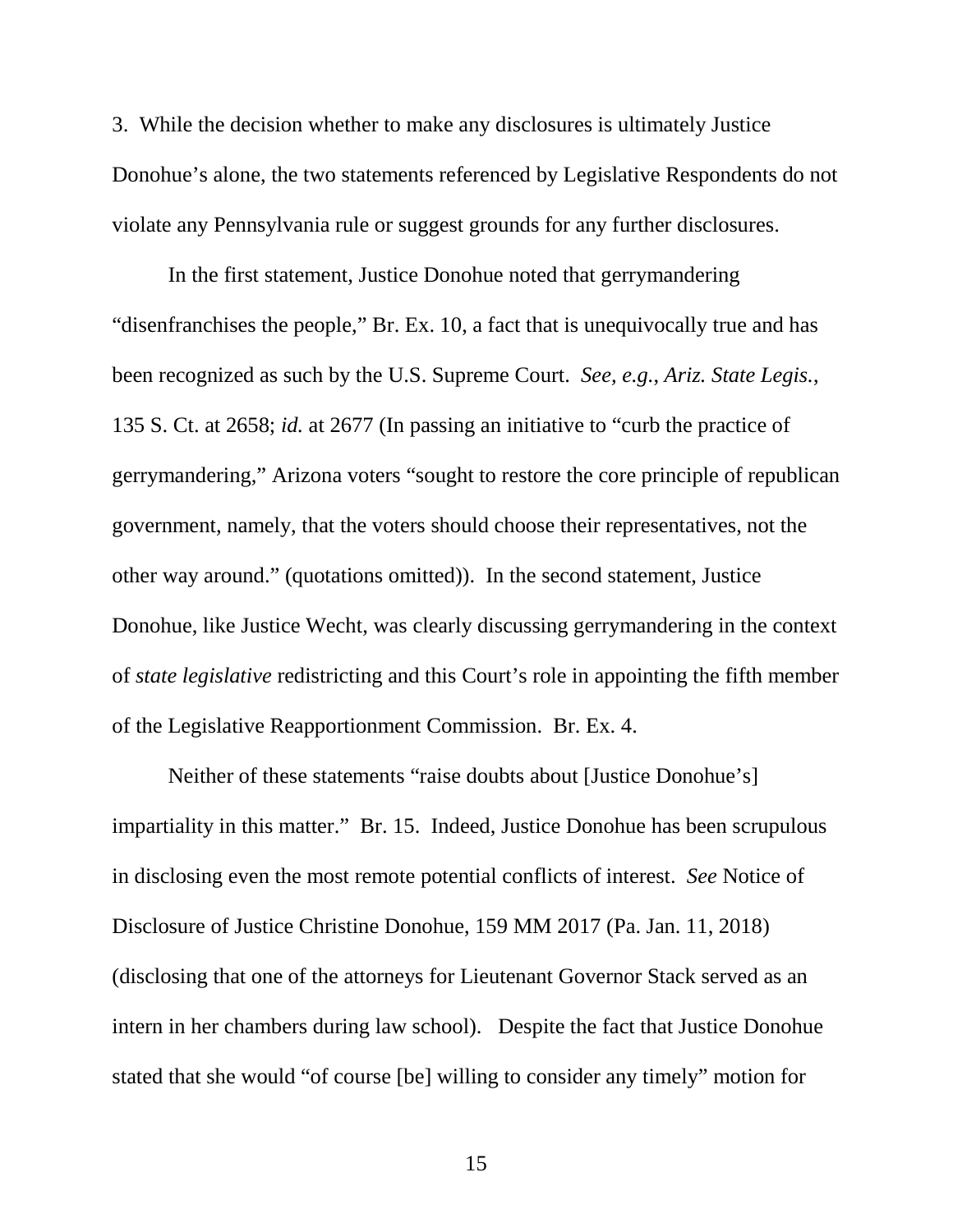disqualification, *id.*, Legislative Respondents took no action until after they lost, despite these statements having been publicly available for years. There is no basis for additional disclosures on behalf of Justice Donohue.

### **CONCLUSION**

For the foregoing reasons, this Court should deny the application for disqualification and for full disclosure.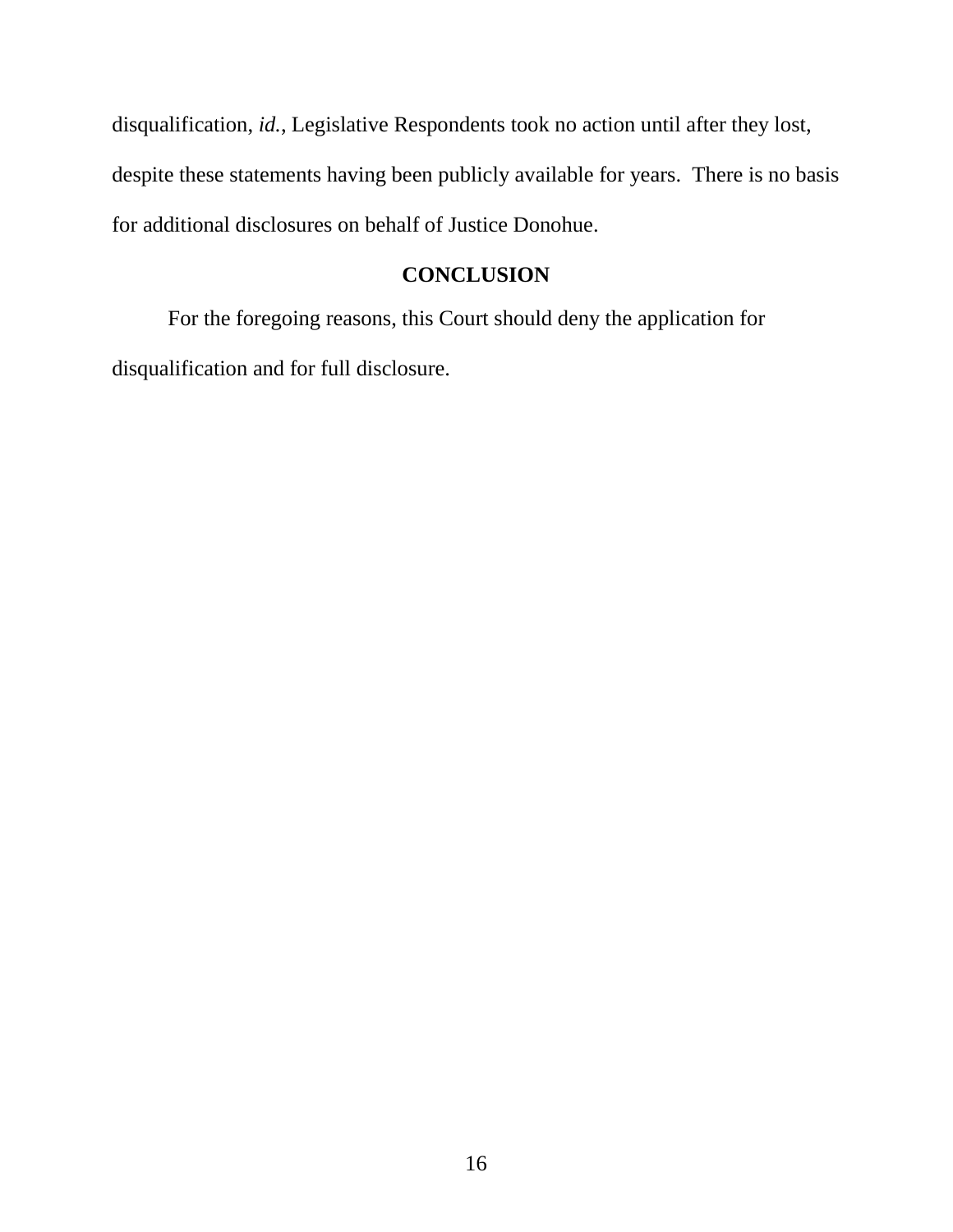Dated: February 5, 2018 Respectfully submitted,

*/s/ Benjamin D. Geffen*

Mary M. McKenzie Attorney ID No. 47434 Michael Churchill Attorney ID No. 4661 Benjamin D. Geffen Attorney ID No. 310134 PUBLIC INTEREST LAW CENTER 1709 Benjamin Franklin Parkway 2nd Floor Philadelphia, PA 19103 Telephone: +1 215.627.7100 Facsimile: +1 215.627.3183 mmckenzie@pubintlaw.org

David P. Gersch\* John A. Freedman\* R. Stanton Jones\* Elisabeth S. Theodore\* Daniel F. Jacobson\* John Robinson\* John Cella (Attorney ID No. 312131) ARNOLD & PORTER KAYE SCHOLER LLP 601 Massachusetts Ave., NW Washington, DC 20001-3743 Telephone: +1 202.942.5000 Facsimile: +1 202.942.5999 david.gersch@aporter.com.com

Andrew D. Bergman\* ARNOLD & PORTER KAYE SCHOLER LLP Suite 1600 700 Louisiana Street Houston, TX 77002-2755 Telephone: +1 713.576.2400 Fax: +1 713.576.2499

\* Admitted pro hac vice.

Counsel for Petitioners